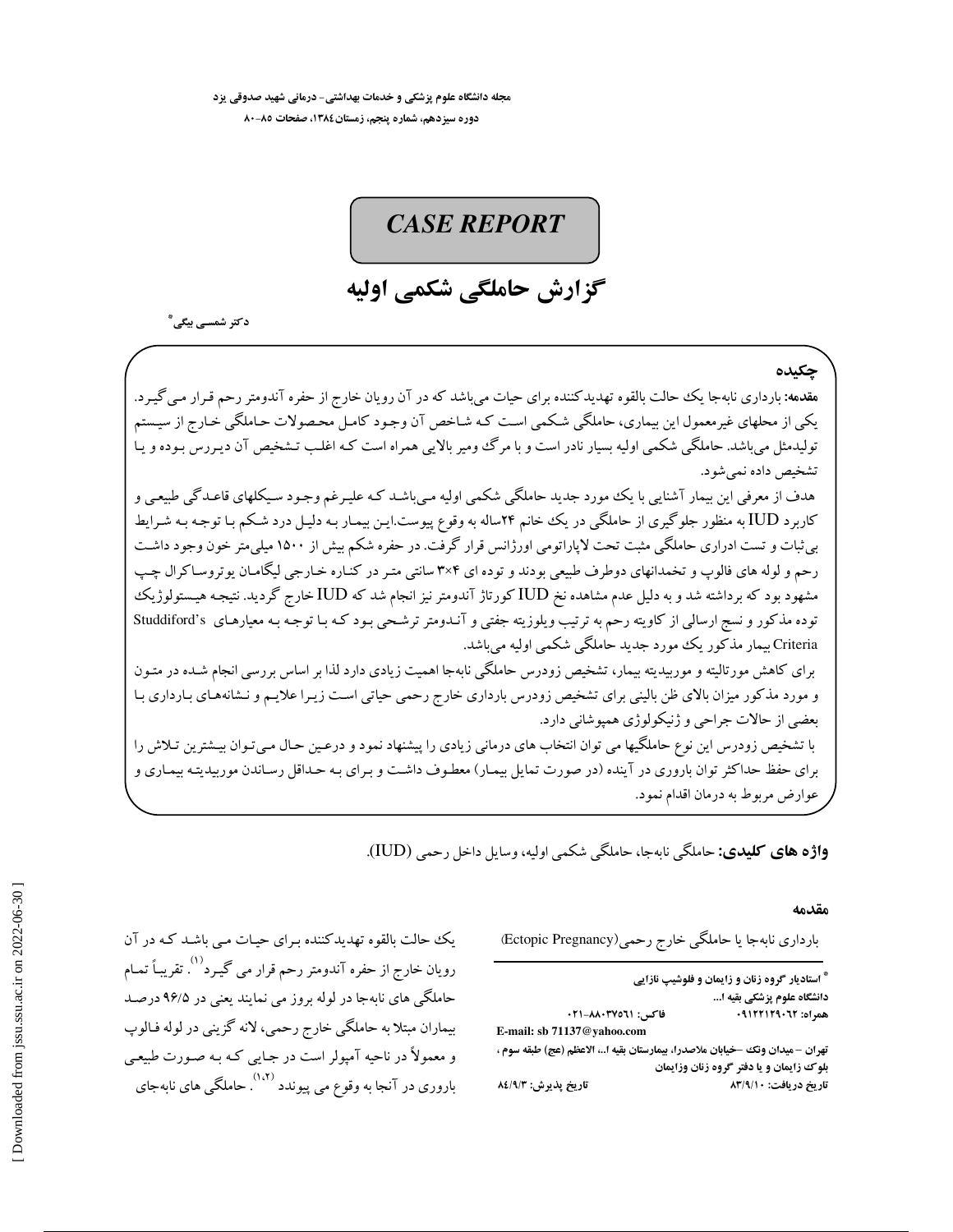غیر لوله ای اگر چـه نـسبتاً نـادر هـستند ولـی بیـشتر مـستعد ایجـاد عوارض و خصوصاً خـونریزی مـی باشـند. یکـی از محلهـای غیـر لوله ای ، حاملگی شکمی(Abdominal Pregnancy) می باشد که شاخص آن، وجود محصولات حاملگی بطور کامل خـارج از ۔<br>سیسستم تولیــد مثـــل مـــی باشــد کـــه اغلـــب تـــشخیص داده نمي شوند<sup>٬۲)</sup> و يا تشخيص آن ديررس مـي باشـد<sup>٬۳)</sup> و بـا مـرگ و میر بالا، ۱۷ برابـر بـیش از سـایر انـواع حـاملگی خـارج رحمـی و ۹۰ برابر بیش از حاملگی داخل رحمی همـراه اسـت و بـر خـلاف حاملگی لوله ای ، عود حاملگی نابهجـا در محلهـای غیـر لولـه ای نادر است <sup>( ۲،۴،۵</sup>)<br>نادر است <sup>( ۲،۴،۵</sup>). طبق بررسی گسترده انجام شده توسط Costa و همکاران، اولین حاملگی شکمبی احتمالاً توسط Arab writer Albucasis در سال ۹۶۳ میلادی توصیف شد و اولین گزارش حاملگی شکمی اولیـه توسـط Gallabin در سـال ۱۹۰۳ صـورت گرفت<sup>٬۶</sup>) حاملگی شکمی به انواع اولیه و ثانویه تقسیم مـی شـود کـه نـوع ثانویـه آن شـایع تـر مـی باشـد و در نتیجـهٔ سـقط شـدن حاملگی لوله ای یا پاره شدن آن و به ندرت پس از پـارگی رحـم ناشی از اسکار قبلبی سزارین و یـا پـارگی رحـم بـه دنبـال سـقط انتخـابي و درمـاني بـروز مـي كنـد (۴،۵) .<br>تداوم رشد حاملگی شکمی ثانویه به طورتیپیک قسمتی از جفت به دیواره لوله متصل مانده و از محیط به ورای لوله رشد مـی کنـد و در روی سـاختمانهای احاطـه کننـده لانـه گـزین مـی شـود <sup>(۷)</sup>. ۔<br>حاملگے شکمی اولیه بسیار نادر می باشد یعنی خیلی به ندرت لانه گزینی صفاقی اولیه تخم بارور شده بروز می کند و به طـور کلـی Thomas و همکاران ۶ مورد حاملگی شکمی اولیـه ثابـت شـده را گزارش نموده اند<sup>(۶،۷)</sup>. حاملگی شکمی در هر جـایی از شـکم یـا كاويته لگن قابل لانه گزيني است احتمالاً شايع ترين محـل سـطح لگـن و مجـاور بـه ديـواره خلفـي ليگامـان پهـن رحـم اسـت البتـه می تواند در ارگانهای خارج لگن نظیر روده ها، کبد و طحال نیـز بـروز کنـد <sup>(۶)</sup> حـاملگی شـکمی اولیـه بـا اسـتقرار در امنتـوم نیـز گــزارش شــده اسـت <sup>(۸)</sup> شــيوع حاملگــــی شکمــــی ۱مـورد از ۲۵۰۰۰–۳۳۰۰ تولد <sup>(۶)</sup> تا ۱مورد از ۱۰۰۰۰–۷۳۲ حـاملگی متغیـر  $(FA)$ است

حاملگے ٖ شکمی اولیه ہر طبق Studdiford's Criteria تشخیص

داده می شود که شامل : ۱– وجود لوله ها و تخمدانهای طبیعی بدون شواهد حاملگی قبلـی يا جديد ۲- عدم وجود شواهدي از فيستول جفتي رحمي ۳- وجود حاملگی منحصر به سطح صفاق و کم سـن ، بـه نحـوی که احتمال لانه گزینی ثانویه در اثـر کاشـت اولیـه در لولـه وجـود نداشته ىاشد (۴) استفاده از هـر نـوع روش جلـوگیری از حـاملگی تعـداد حقیقـی حاملگیهای نـا بـه جـا را كاهــش مـى دهـد زيـرا بـا اسـتفاده از

این روشها تعداد و موارد کلبی حاملگی کاهش می یابد . با وجـود این در برخی از موارد شکست در جلوگیری از حاملگی ، افزایش در میزان حاملگی های نا به جا در مقایسه با حاملگی های رحمـی رخ می دهد که نمونه های این حالات کاربرد عقیم سازی لولـه اي(Tubal Sterilization) مــصرف قــرص مينــي پيــل که حساوی پروژستین تنها( Progestin-Only Minipill) می باشد و همچنین استفاده از (Intrauterine Device IUD ) است <sup>(۷)</sup>.

میزان حاملگی شکمی با افزایش کاربرد تکنیکهای کمک بـاروري (Assisted Reproductve Technology) ماننــد لقـاح داخـل آزمایــشگاهی(In Vitro Fertilization) و انتقــال داخــل لولـه اي گامـت ( Gamete Intrafallopian Transfer) افـزايش یافتـه اسـت و بـا آنــدومتر یوز(Endometriosis) ، سـل و کــاربرد ...<br>IUD همراهي دارد ``.

طبق آخرین آمار منتشر شده در سال ۱۹۸۹ میزان حاملگی خـارج رحمی ۱۶ مورد به ازای هر ۱۰۰۰ حـاملگی اسـت کـه ایـن ارقـام نسبت به ۲۰ سال قبل ۵ برابر شده است <sup>(۴)</sup> میـزان حـاملگی خـارج رحمي و لانـه گزينـي هـاي آتيپيـك بـا كـاربرد روشـهاي كـمـك باروري افزايش يافته و حدود ٢/٨ درصد است و علت افزايش آن احتمالاً با عوامل لولـه ای کـه سـبب نابـاروری مـبي شـوند مـرتبط است<sup>۷۷</sup> عـواملی که به طـور ثابت سبب افزایـــش خطـر حاملگـــی خارج رحمي لوله اي ميي شوند شـامل سـابقه بيماريهـاي التهـابي لگن( Pelvic Inflamatory Disease) که با لاپاروسکوپی اثبات شده است ، سابقه حاملگی خارج رحمی قبلی، استفاده از IUD و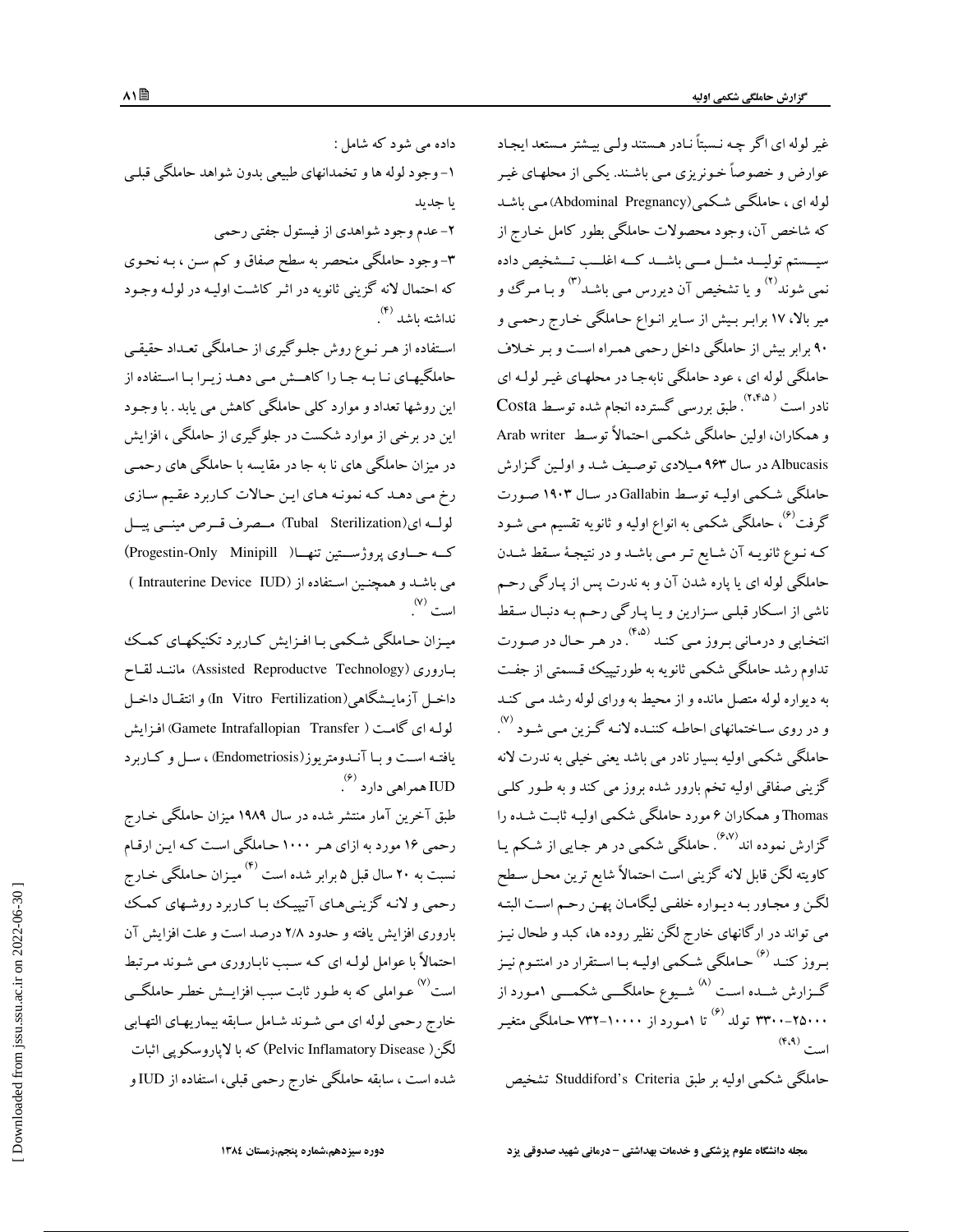جراحی قبلی به دلیل نازایی می باشد<sup>(۴)</sup>. معرفي بيمار

در خردادماه ۱۳۸۲، خانمی ۲۴ ساله  $\mathrm{G_1P_1}$ به دلیل درد شکم در بیمارستان شهیدبهشتی شهرستان قـروه-اسـتان کردسـتان یذیرش و بستری گردید . درد بیمار از ۱۸ ساعت قبـل از مراجعـه از ناحیـه سوپــراپوبیک باا ماهیــت کولیکــی شــروع شـده و بـا استفراغ همـراه بـود . در زمـان بـسـتري فـشارخون بيمـار ۵۰٪ و تعداد نبض ۱۰۰٬<sub>min</sub> درجه حرارت طبیعی و TILT test منفی بود. بیمار رنگ پریده و در معاینه، شکم، نرم بـود و تنـدرنس، بـه صورت متمركز در ناحيـه سـوپراپوييك بـدون ريبانـد تنـدرنس وجود داشت. روش جلـوگیری از حـاملگی بیمـار از یکـسال قبـل IUD بود و در سابقه قاعدگی بیمار تغییر طرح و نـوع خـونریزی وجـود نداشـت و تـاريخ آخـرين قاعـدگي بيمـار ٢ هفتـه قبـل از مراجعه بود. در معاینه واژینال انجام شده IUD قابل مشاهده نبود و حرکات دهانه رحم دردناک بود رحم و آدنکسها نیز به دلیل عدم همکاری بیمار قابل ارزیابی نبودند .

تست حاملگی و شمارش سلولهای خونی سریعاً انجام شد و بـرای بیمـار مایعـات کریـستالوئید شـروع شـد ، تـست ادراری حـاملگی مثبت و هموگلوبین gm/dl ۱۰ و تعداد گلبولهـای سـفید خـون ۱۰۶۰۰cu/mm بود در فاصله کوتاهی پـس از بـستری بـه دليـل تشديد درد و افت پيشرونده فشارخون و عـدم وجـود امكانـات سونوگرافی ، لایاراتومی به صورت اورژانس انجام شد. در حفـره شکم بیش از ۱/۵ لیتر خون بـه صـورت تـازه و لختـه شـده وجـود داشت . لولـه هـا و تخمـدانهاي ٢ طرف و رحـم طبيعـي بودنـد. تسوده ای Complexبه ابعساد ۳×۴ سـانتی متسر در فاصــله ۲ سانتی متری از سمت خارجی لیگامان یوتروساکرال چپ حاوی لخته و نسج وجود داشت که به پریتوئن لایه خلفـی لیگامـان پهـن چسبیده بود و خونریزی فعال از توده وجود داشت . لـذا اقـدام بـه برداشتن توده مذکور گردید و مناطق خونریزی در سطح پریتـوئن ترمیم و هموسـتاز شـد . سـپس محتویـات تخلیـه شـده از شـکم و حفره لگن از نظر وجود IUDبررسی شـدند کـه آثـاری از آن بـه دست نیامد لذا اقـدام بـه کـاوش کاویتـه رحـم بـا کـورت نـواک گردید که IUDخارج شد و همزمان کورتاژ سرتاسر آندومتر نیز

صورت گرفت .

هم زمان بـا بـستري بيمـار، ترانـسفوزيون خـون نيـز آغـاز شـد و مجموعــاً ۴ واحــد Pack cell دريافــت نمــود كــه يــس از ترانسفوزیون، هموگلوبین بیمـار بـه gm/dl (۱۱/۵ رسـید و تیتـراژ سرم نیـز پــس از یـک هفتـه از عمـل منفـی بـود. نتیجـه  $\beta$   $\rm hCG$ آسیب شناسـی نـسوج ارسـالـی از لگـن و تـوده مـذکور ویلوزیتـه جفتی( Placental Villi)بود و از نسوج به دست آمده از کورتـاژ نیز آندومتر ترشحی(Secretory Endometrium) گزارش گردید کـه تـشخيص نهـايي حـاملگي خـارج رحمـي بـود و بـا توجـه بـه يافته هـاي بـاليني و مـشاهدات حـين عمـل و همچنـين يافتـه هـاي پـــاتولوژي بــــه دســــت آمـــــده (طبــــق معيارهـــــاي تشخيصي<sup>(۴)</sup> Studdiford's criteria) بيمـار بـه حـاملگي شـكمي اوليه مبتلا بوده است. بحث و نتیجه گیری

پیشرفت هـاي شـگفت انگيـــز در تـشخيـص و درمـان حاملگــی نابهجـا کـه بالقــوه کـشنـده مـیباشـد صـورت گرفتــه است به طوری که تا سال ۱۹۶۷ حدود ۹ـــ۸ درصد بارداریهای نابهجا قبل از پارگی تشخیص داده میشدنـد ولـــی بـا آزمـونهـــاي حـساس خونــي بـــراي تــشخيص حـاملگي و سونوگرافی تـرانس واژينـال تـشخيص زودرس آن مقــدور شـده است لذا پیش آگهـی آن به سوی حالـت خوشڅيم تر سـوق داده شده است و هدف درمانی به جـای پیـشگیری از مـرگـُ و میـر در جهت كـاهش موربيديتـه و حفـظ قـدرت بـاروري مـىباشـد و روشهای درمانی برای بارداری نابهجای پاره نشده در حال گسترش میباشد به طوری که از لاپاروسکوپی و شیمی درمانی با متوتروکسات مبي تـوان جهـت درمـان اسـتفاده نمـود . ولـيکن بـا وجود چنین پیشرفتهایی، هنوز به عنوان یک مشکل عمده سلامتی است به طوری که در آمریکا با توجه به آمار بیماران بستری شـده در بیمارستان، افزایش ۴ برابر در شیوع وجود دارد و علت اصلبی مرگ ناشمی از بارداری در سه ماهـه اول بـارداری را بـه خـود اختصاص داده است<sup>(۱)</sup>.

با توجه به تنوع وسیع اشکال بالینی که از موارد بـدون علامـت تـا علايم شكمي حـاد و شـوك هيپوولميـك متغيـر اسـت تـشخيص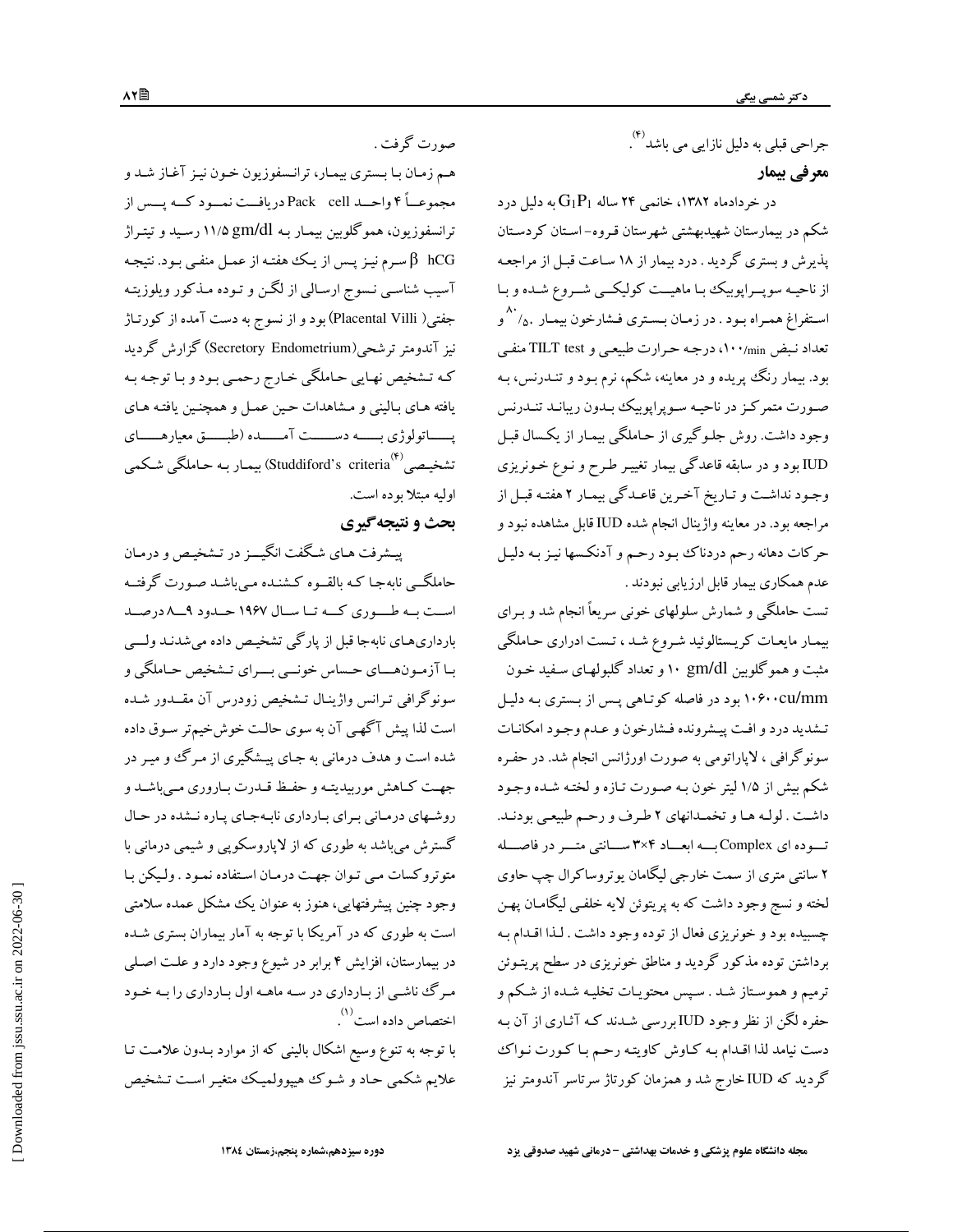حاملگی نابهجا پیچیده است و هیچ نوع یافته پاتوگنومونیک برای حاملگي خارج رحمي وجود ندارد<sup>(۱)</sup> در مـورد حـاملگي شـكمي نیز تظاهرات بیماران به سن حاملگی بستگی دارد در سه ماهــه اول و اوایل سه ماهه دوم ممکن است نشانگان همان علایم مربـوط بـه حــاملگی لولــهای باشــند یعنــی آمنــوره، درد شــکم، خــونریزی غیرطبیعــی و تــست حــاملگی مثبــت <sup>(۴،۶)</sup> و در مــوارد حــاملگی پیشرفته ممکن است بیمار از حرکات دردآور جنین در قسمت .<br>بالای شکم و یا کاهش ناگهانی حرکات جنین شکایت کنـد و بـا توجه به میزان بالای مرگ و میر پس از تشخیص حـاملگی داخـل .<br>شکعبی مداخله جراحی ضروری است و دسترسی فوری به مقیدار ۔<br>کافی خـون امـر اساسـی مـی،باشـد و برحـسب شـرايط در مراحـل دیررس حاملگی برخورد مناسب با خونریزی محل جفت و عروق صورت مي گير د ".

۔<br>حاملگی خارج لولهای حدود ۳/۵درصد موارد را تشکیل می دهـد که از بین آنها حـاملگی شـکمی نـادر و حـدود ۲ــ۱ درصـد تمـام حـاملگیهـا را در بـر مـی گیـرد <sup>(۱،۱۰)</sup> و بـا وجـود نـادر بـودن از جـدیترین عـوارض بـارداری هـستند و اغلـب نـسبت بـه حـاملگی لولهای در مراحـل دیرتـر تـشخیص داده مـیشـود و تـشخیص زودرس آن مشکل است و سـابقه بـالینی، معاینــه، سـونوگرافی و ۔<br>تستہمای آزمایشگاهی اختصاصی نیستند'''. زیرا این محل هـا (تخمدان، شکم، شاخ رحم ،سرویکس) بیشتر از لوله رحم، خـود را با بارداری گسترش یافته تطبیق میدهند و به نحـو بـسیار خـوبی خونرساني مي شـوند. بـه طـوري کـه در نتيجـه پـارگي پـا تهـاجم تروفوبلاست به داخل عروق خونبي ممكن است خونريزي زيـادي را به وجود آورند. درمان مرسوم حاملگی نابهجای خـارج لولـهای جراحي است و كـاربرد درمـانهـاي غير جراحـي در ايـن مـوارد غیر معمول حاملگی نابهجا، محدود بوده است لذا ارایـه پیـشنهادی عمومی مشکل است و درمان براساس موقعیت و انـدازه سـاک بارداري نابهجا براي هر فرد انجام مي شود ``.

تـشخيص زودرس حـاملگي شـكمي بـه عنـوان وضـعيت طبـي اورژانس اهمیت فراوان داشته و با جراحی مناسب نتایج خـوبی بـه دست می آیـد <sup>(۱۲،۱۳)</sup> لـذا بهتـر اسـت شـك و ظـن زيـاد بـه ايـن ۔<br>تشخیص، قبل از عمل وجود داشته باشد بـه دلیـل اینکـه ایـن نـوع

حاملگی در اغلب موارد تهدیـد کننـده حیـات بـوده و یـک یافتـه تـمادفي درحـين سـونوگرافي ويـا لايـاراتومي بـه دلايـل دیگرمی باشد <sup>(۶)</sup>. در مورد نحوه مدیریت حاملگی شکمی اولیـه بـا لاياروسكوپ تجارب بسيار محـدودي وجـود دارد <sup>(۶)</sup> ولـيكن در سال@ای اخبر با تشخیص زودرس حـاملگی شـکمی در سـه ماهـه اول بـا سـونوگرافي واژينـال امكـان جراحـي بـا لاياروسـكوپ در اوایل حاملگی مهیا شده است<sup>(۱۴،۱۵،۱۶،۱۷)</sup> از تزریـق KCL نیـز در حاملگي شکمي هتروتوييک( Hetrotopic Pregnancy )بـه دنبـال ترانسفر جنين فريز شده استفاده شده است<sup>(۶)</sup>.

با توجه به بررسی انجام شده در متـون، حـاملگی شـکمی اولیـه بـا کاربرد IUD،میتواند همراهی داشته باشد<sup>(۶)</sup>. یـک ممورد حـاملگی شکمی اولیه با استقرار در امنتوم( Mental Ectopic Pregnancy) که همراه با کاربردIUD به منظور جلـوگیری از بـارداری بـود در کشور هنگ کنگ گزارش شــده است کـه بیمـار بـه دلیـل درد اپی گاستر و آنمی ابتدا تحت لاپاروسکوپی قرار گرفت که به جز هموپریتوئن توده ای مشهود نبود لذا لاپاراتومی صورت گرفت و ضایعه امنتوم به صورت پارشـیل امنتکتـومی برداشـته شـد و نتیجـه پاتولوژی حاملگی گزارش گردید<sup>۹۸</sup>. در کشور هند نیز، چهارمین مورد حاملگی شکمی اولیه همراه با IUD گزارش گردیـد. بیمـار خانم ۲۲ ساله ای بود که با شوک هموراژیک تحت لایاراتومــی قرار گرفت و لولـه ها و تخمدانهـا نرمال و محصـولات حاملگـــی درســطح خلفــي رحــم نزديــك بــه محــل اتــصال ليگامــان یوتروساکرال به همراه بیش از ۲ لیتر خون در حفـره شـکم وجـود داشت<sup>۱۸)</sup> و با توجه به آمار منتشر شده فوق این مورد از حـاملگی شکمی اولیه که همزمان با کاربرد IUD معرفی گردیـد بـه عنـوان ششمین گزارش خواهد بود.

مواردی از گزارشات حـاملگی شـکمی اولیـه بـا تـوده تخمـدانی سروزسیــــست آدنومــــا (Serous Cyst Adenoma)ا```، كوريوكارسينوما ( Primary Abdominal Gestational Choriocarcinoma) <sup>(۱۹)</sup> و ســندرم تحریـــک ببــیش از حـــد Severe (۲۰ (Hyperstimulation Syndrome) وجود دارد (۲۰ اگرچه گزارشاتی از بارداری شکمی وجود دارد که نوزاد زنده به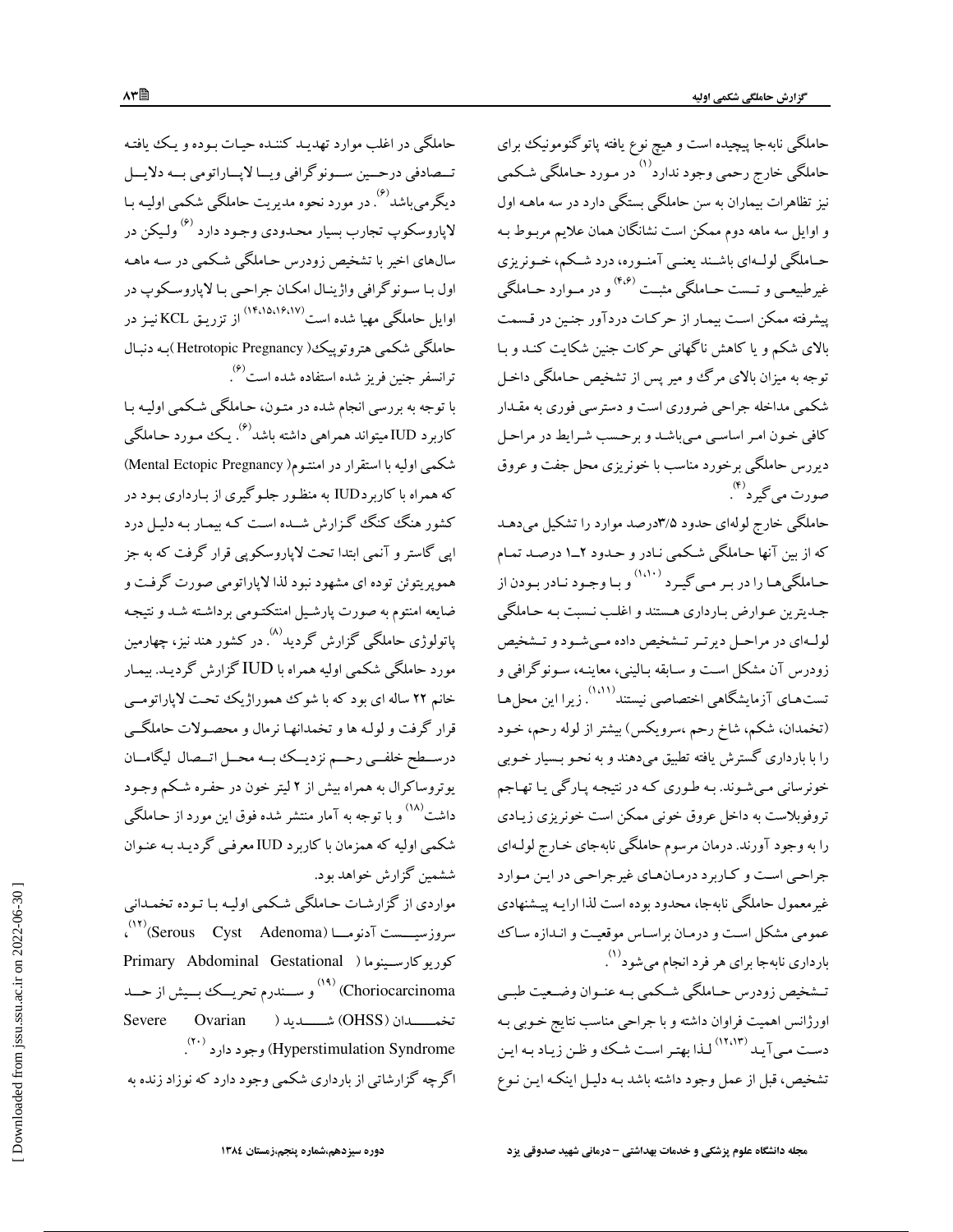دنبا آمده است ولیکن پیش آگهی بارداریهای پیشرفته در این محـل ضـعيف اسـت <sup>(۱)</sup> و بقـاي پـري ناتـال بـين ۲۵ــ۵ درصـد و مالفورماسیونهای مادرزادی در حـاملگی تـرم ۴۰ـــــــ ۲۰ درصــد می باشـد. طبـق گزارشـات، مورتالیتـه حـاملگـی بـه طـور معنـیدار کاهش یافته است ولیکن هنوز خونریزی شایع ترین علت مـرگ و .<br>میر مادر می باشد و موربیدیته مادری نیز کماکـان بـالا بـاقبی مانــده است که معمـولاً ناشـي از عفونـت و چـسبندگي بـه دليـل نکـروز جفت می باشد <sup>(۶)</sup>. لـذا میـزان بـالای ظـن بـالینی بـرای تـشخیص زودرس بارداری نابهجا حتبی در زنـانی کـه هیچکـدام از عوامـل خطر در آنها وجود ندارد حیاتی است. چـون علائـم و نـشانههـای بارداری با بعضی از حالات جراحی و ژنیکولوژی همپوشانی دارد و هیچ یافته پاتوگنومونیکی ندارند لذا حاملگی خارج رحمی باید در همه زنان فعال از لحاظ جنسی و در سن باروری که دچار درد شکم یا خونریزی غیرطبیعی واژینال هستند در نظر گرفتـه شـود. استفاده از عوامـل ضـدبارداري، حـاملگي خـارج رحمـي را رد نمبی کنـد زيـرا بارداريهـايي كـه بعـد از شكـست روشـهاي ضـد بارداری رخ می دهند با احتمال بیشتر از نوع خارج رحمـی اسـت لذا تشخیص حاملگی خارج رحمی تنها بر پایه شرح حال و معاینه بالینی دشوار است و حفظ درجه بالای ظن بالینی ضروری است و در قدم اول غربالگری از نظر وجود حاملگی حتی در بین بیمارانی که از عوامل ضدبارداری استفاده می کنند لازم است. سونوگرافی ترانس واژینال نیز در تـشخیص حـاملگی خـارج رحمـی بـه یـک روش مهم تبدیل شده است. از کلدوسنتز نیز به عنوان ابزار کمک کننده استفاده میشود و کورتـاژ رحمـی نیـز در افتـراق حـاملگـی داخل رحمی ناموفق از حـاملگی خـارج رحمـی مفیـد اسـت و در صورت وجود ويلوزيته احتمال حاملگي خارج رحمي را در اكثـر سماران رد می کند(په جز موارد نادر هترو توپیک)و اگر فقط

دسيدوآ يا واكـنش آنـدومتري Arias-Stella در نمونـه پـاتولوژي یافت شود مطرح کننده حاملگی خارج رحمی است . در ضمن بـا تشخیص زودرس این نوع حاملگیها انتخابهای درمانی زیادی را مي توان عرضه نمود كـه شـامل درمـان جراحـي، غيرجراحـي و انتظاری است زیرا حاملگی خارج رحمی یکی از چند بیمـاری در کــل علــم پزشــکي اســت کــه هــم بــه روش طبــي و هــم بــه روش جراحي قابل درمان است و حتبي بـراي درمـان مـي تـوان از روش انتظاری استفاده نمود و با تداوم پیشرفت درمانها احتمال دارد که روشهای درمانی جدید به دست آیند. با وجود ایـن تـا وقتـی کـه اطلاعات بیشتر در دسترس قرار نگرفتهاند یزشک و بیمـار بایـستـی خطه ات و فوايــد شــناخته شــده و ناشــناخته پيــشنهادهاي متعــدد موجود را بسنجند و در عین حال کـه بـرای بـه حـداقل رسـاندن موربیدیته بیماری و عوارض مربوط به درمان مبادرت میینماینـد بیـشترین تـلاش را بـرای افـزایش تـوان بـاروری در آینـده (اگـر چنانچه بیماران تمایل به باروری داشته باشند) بـه عمـل آورنـد. تـا اینکه حداکثر پتانـسیل از نظـر عملکـرد تولیـد مثلـی بیمـار حفـظ شو د (۱)<br>شو **د** 

## تشکر و قدردانی

از راهنمایی های استاد ارجمند جناب آقای دکتر عباس افلاطونیان، دانشیار گروه زنان و زایمان و رئیس مرکز تحقیقاتی و درمانی ناباروری پـزد و ازهمکـاری آقـای دکتـر فرشـاد صـفری، متخصص بیهوشی، سرکارخانم دکتر ناهید منافی افخم، متخصص و مسئول محتـرم بخـش پـاتولوژي و همچنـين پرسـنل محتـرم و پرتلاش اتاق عمل و بخش زنان و مامـایی و پـاتولوژی بیمارسـتان شهیدبهشتی شهرستان قروه، استان کردستان و خانمها فریـده حاتمی، مهناز سگی و کسری اسـدزاده کـه در تهـبه اسن گـزارش همکاری داشته اند تشکر مرگر دد.

## **References**

1- Helen H. Kim, Janis H. Fox. The fallopian tube and ectopic pregnancy kenneth J. Yan, Ross S. Berkowitz, Kistner's Gynecology and Women's

Health, Mosby, 1999; 7th edition: 143 - 165. 2- Leon Speroff, Robert H. Glass. Nathang. Kase, Ectopic Pregnancy, Charles Mitchell, Clinical

مجله دانشگاه علوم یزشکی و خدمات بهداشتی - درمانی شهید صدوقی یزد